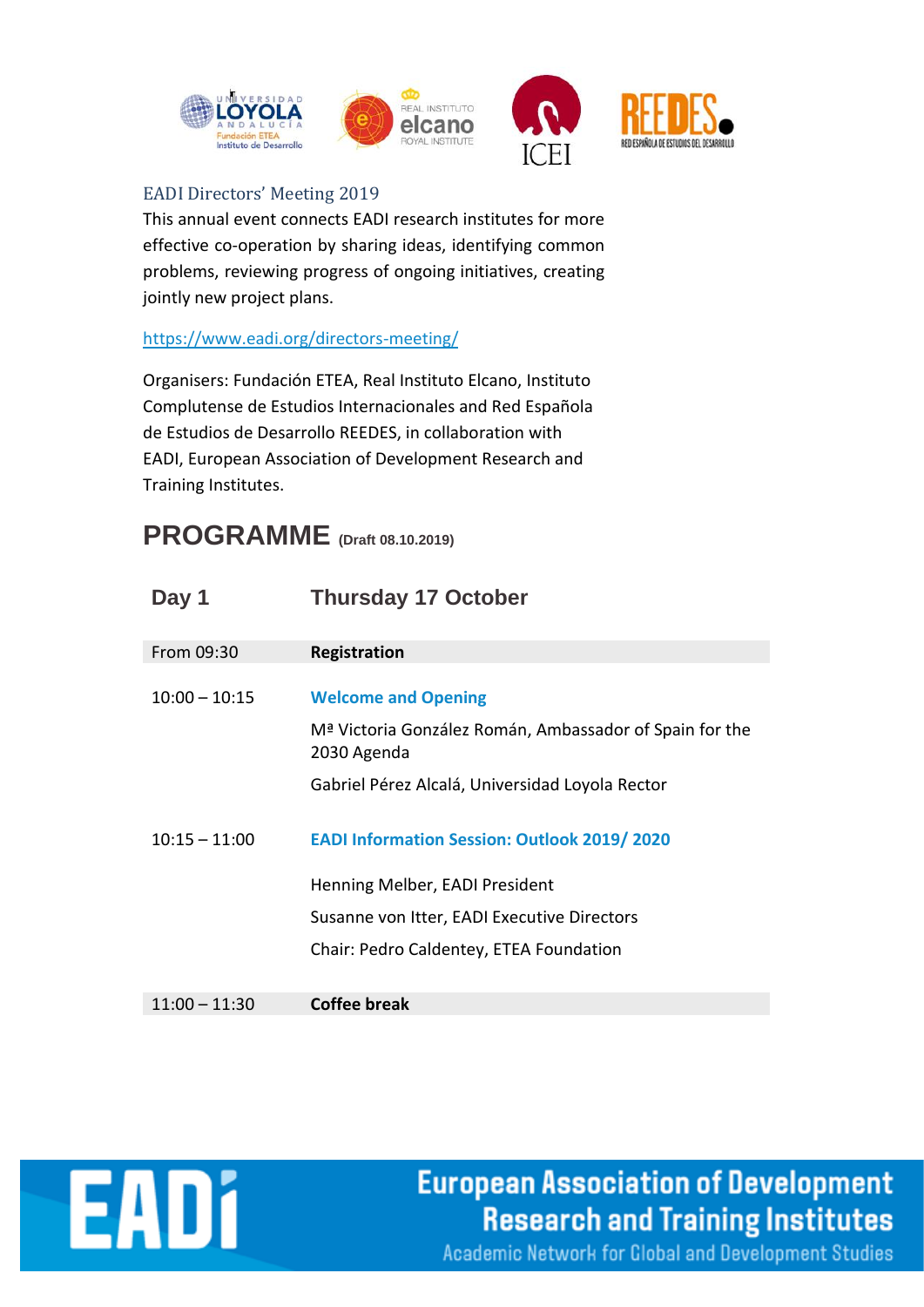





|  |                 | IU ET                                                                                                                                                                                                                                                                                                                                                                                                                                                                                 |
|--|-----------------|---------------------------------------------------------------------------------------------------------------------------------------------------------------------------------------------------------------------------------------------------------------------------------------------------------------------------------------------------------------------------------------------------------------------------------------------------------------------------------------|
|  | $11:30 - 13:30$ | <b>Workshops:</b><br>Thematic parallel interactive mini-workshops                                                                                                                                                                                                                                                                                                                                                                                                                     |
|  |                 | <b>Fair and inclusive Research Partnerships</b><br>(input: Prof Carel IJsselmuiden, COHRED - Council on<br>Health Research for Development)                                                                                                                                                                                                                                                                                                                                           |
|  |                 | A question of shared responsibility? Debating roles,<br>$\blacksquare$<br>processes and risks within the research-policy-<br>practise nexus (input: Prof Katja Bender, International<br>Centre for Sustainable Development (IZNE), Bonn-<br>Rhine-Sieg University of Applied Sciences, Germany)                                                                                                                                                                                       |
|  |                 | Science-policy interfaces at the global level<br>$\blacksquare$<br>(input: Prof Maja Bucar, University of Ljubljana, Prof<br>Math Noortmann, Executive Director of ACUNS)                                                                                                                                                                                                                                                                                                             |
|  |                 | <b>Academic publishing: Ethical Issues in Academic</b><br>$\blacksquare$<br><b>Publishing in the International Development Arena:</b><br><b>Report on a recent study by EJDR Editors</b><br>(input: Prof Spencer Henson, Chief Editor of the<br>European Journal of Development Research)                                                                                                                                                                                             |
|  | $13:30 - 15:30$ | <b>Lunch and Networking</b>                                                                                                                                                                                                                                                                                                                                                                                                                                                           |
|  | $15:30 - 17:00$ | Panel 1. Contending regions? A geographical approach to<br>the 2030 Agenda<br>The 2030 Agenda has shifted the global development<br>agenda from a target-oriented set of precise social<br>objectives to a wider social, political, economic and<br>environmental roadmap that includes development<br>impacts and also public policies' measures.                                                                                                                                    |
|  |                 | This dramatic change is not without political economy<br>implications. One of such implications is a new world map<br>of regions and development, where formerly "graduated"<br>regions such as Latin America or East Asia become key<br>stakeholders for reaching a great deal of SDGs within the<br>2030 timeframe. Meanwhile, under the same 2030 Agenda<br>logic, "leaving no one behind" requests continued efforts<br>for ending extreme poverty or hunger in Africa or Central |

Asia. Moreover, this development Agenda also requires



**European Association of Development Research and Training Institutes**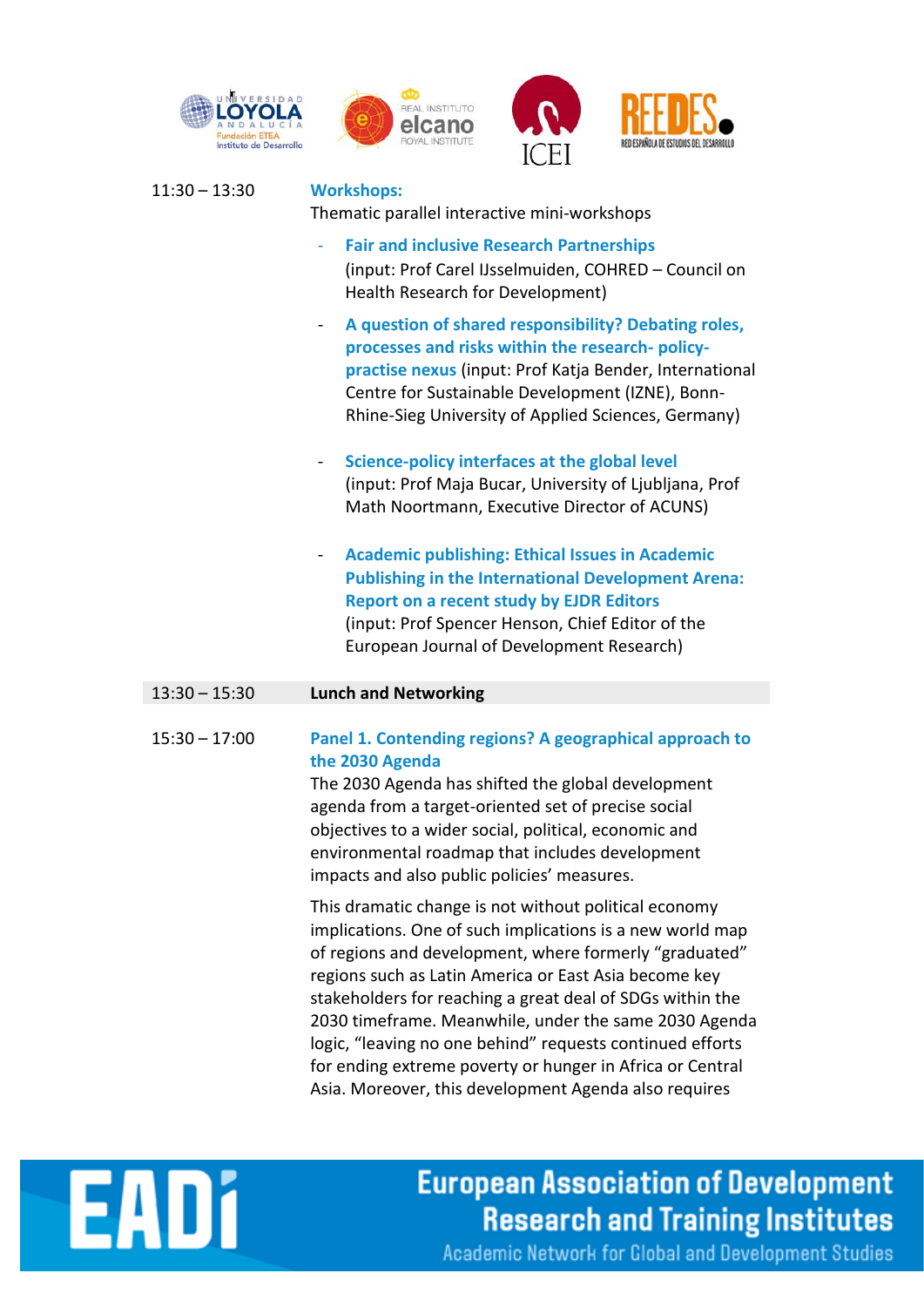







new patterns of growth and development in the Global North.

The aim of this panel is to discuss to what extent an ample agenda and definition of development might also pose a conflict between development needs and regions in a context of great financial needs and scarce resources.

Speakers:

Cristina Gallach, High Commissioner 2030 Agenda, Spain

Jorge Mario Martínez Piva, ECLAC

Henning Melber, EADI President

Chair: Iliana Olivié, Elcano Royal Institute

| $17:00 - 17:30$ | <b>Coffee break</b>                                                                                                           |
|-----------------|-------------------------------------------------------------------------------------------------------------------------------|
| $17:30 - 19:30$ | <b>Public conference. Inequality in Latin America: Markets</b><br>and Politics                                                |
|                 | Speakers:                                                                                                                     |
|                 | Prof Nora Lustig, Tulane University                                                                                           |
|                 | Introduction and discussant:                                                                                                  |
|                 | Prof Isabel Álvarez, Director of Istituto Complutense de<br>Estudios Internacionales (ICEI)                                   |
| 20:00           | <b>Dinner</b>                                                                                                                 |
|                 |                                                                                                                               |
| Day 2           | <b>Friday 18 October</b>                                                                                                      |
| $09:00 - 10:30$ | Opening and wrap up of first workshop day:<br>Discussion of the results of the mini-workshops, next<br>steps, new initiatives |
|                 | Facilitation: Kees Biekart, International Institute of Social<br>Studies, The Hague                                           |
| $10:30 - 11:00$ | <b>Coffee break</b>                                                                                                           |



## **European Association of Development Research and Training Institutes**